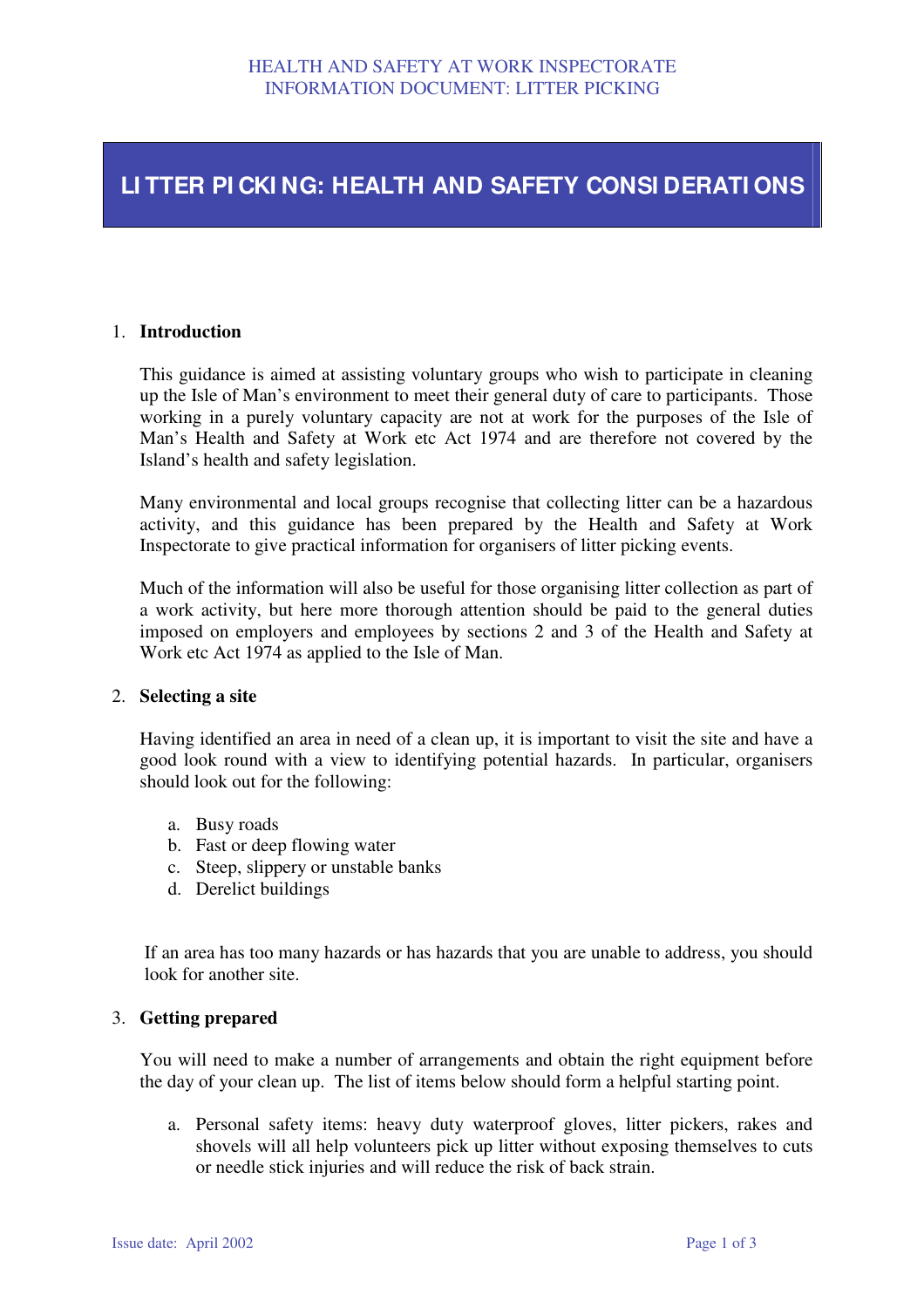- b. Collecting equipment: you will need supplies of refuse sacks and string or tape for sealing them. In addition, you will need to have at hand a sharps bin or similar container for glass and the like.
- c. Local Authority operatives on the Isle of Man are use to dealing with hypodermic needles, drugs related litter and hazardous materials. Under no circumstances should volunteers touch such materials. Instead, ensure you make arrangements for marking such litter and for contacting the Local Authority for specialist removal.
- d. First aid provision: as a minimum, a first aid box including anti-bacterial wipes should be available at each site. For larger events, it is advisable to arrange for at least one volunteer to be a first aider, or to contact one of the voluntary first aid organisations for assistance.
- e. Highway safety: for any site where there is a significant risk of being struck by moving traffic, volunteers should be provided with high visibility clothing. High visibility clothing is essential even on roads that are not busy if low light levels or poor weather restrict visibility.
- f. Children: most sites will pose some danger to children. Young people over 10 years old should be properly supervised: a ratio of no more than five young persons to one adult will be suitable. Organisers are advised not to allow children under 10 years old to participate in litter picking events.
- g. Advice to volunteers. Before the event, potential volunteers should be advised to wear strong, comfortable boots or shoes and to bring warm or waterproof clothing and head gear if poor weather is expected. Volunteers should be advised to make sure that their inoculations against tetanus are up to date and told about any rules you have set down to deal with the issues on this list.
- h. Insurance: although they are not employers, organisers can still be held liable for injuries and accidents to. Obtaining public liability insurance is very important. This will provide cover for any legal liability arising from accidental damage or injury that occurs during the event, including damage or injury to a member of the public or their property. Organisers should ensure that they are either covered by the insurance of another body, or that they have arranged their own event insurance.
- i. Hazardous waste: volunteers may find cans, drums and similar containers during the event. It is not safe to assume that the contents of such containers are as described on the label. If there is any suggestion that the contents may be hazardous or that the container is leaking in any way, the item should not be collected, but be marked as hazardous waste for collection by the Local Authority at a later date. On beaches, especially those with short sea sewage outfalls, volunteers should be aware that there is a high risk of infection from discharged material washed up on the shore, and additional care is advised.